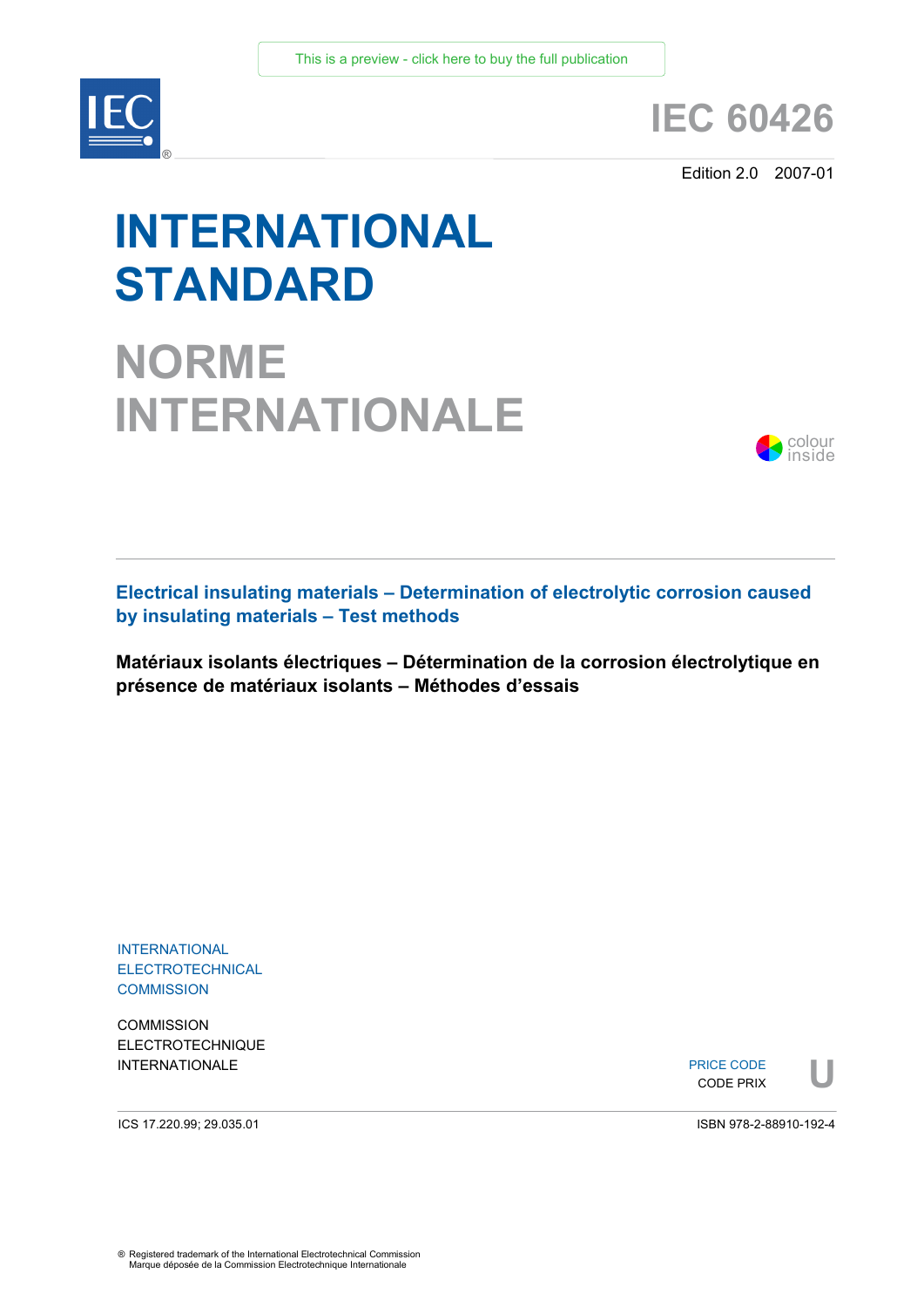$-2-$ 

### **CONTENTS**

| 1                                                                                                |     |                                                                                         |  |  |  |  |  |
|--------------------------------------------------------------------------------------------------|-----|-----------------------------------------------------------------------------------------|--|--|--|--|--|
| 2                                                                                                |     |                                                                                         |  |  |  |  |  |
| 3                                                                                                |     |                                                                                         |  |  |  |  |  |
| 4                                                                                                |     |                                                                                         |  |  |  |  |  |
| 5                                                                                                |     |                                                                                         |  |  |  |  |  |
|                                                                                                  | 5.1 |                                                                                         |  |  |  |  |  |
|                                                                                                  | 5.2 | Cut surfaces of rigid materials (blocks, plates, sheets or semi-finished                |  |  |  |  |  |
|                                                                                                  | 5.3 |                                                                                         |  |  |  |  |  |
|                                                                                                  | 5.4 |                                                                                         |  |  |  |  |  |
|                                                                                                  | 5.5 |                                                                                         |  |  |  |  |  |
|                                                                                                  | 5.6 |                                                                                         |  |  |  |  |  |
|                                                                                                  | 5.7 |                                                                                         |  |  |  |  |  |
|                                                                                                  | 5.8 |                                                                                         |  |  |  |  |  |
|                                                                                                  | 5.9 |                                                                                         |  |  |  |  |  |
| 6                                                                                                |     |                                                                                         |  |  |  |  |  |
|                                                                                                  | 6.1 |                                                                                         |  |  |  |  |  |
|                                                                                                  | 6.2 |                                                                                         |  |  |  |  |  |
| 7                                                                                                | 6.3 |                                                                                         |  |  |  |  |  |
| 8                                                                                                |     |                                                                                         |  |  |  |  |  |
|                                                                                                  |     |                                                                                         |  |  |  |  |  |
| 9                                                                                                |     |                                                                                         |  |  |  |  |  |
| 10                                                                                               |     |                                                                                         |  |  |  |  |  |
|                                                                                                  |     |                                                                                         |  |  |  |  |  |
|                                                                                                  |     |                                                                                         |  |  |  |  |  |
|                                                                                                  |     |                                                                                         |  |  |  |  |  |
|                                                                                                  |     |                                                                                         |  |  |  |  |  |
|                                                                                                  |     |                                                                                         |  |  |  |  |  |
|                                                                                                  |     | Annex A (normative) Tables for the evaluation of corrosion on brass and aluminium       |  |  |  |  |  |
|                                                                                                  |     |                                                                                         |  |  |  |  |  |
|                                                                                                  |     |                                                                                         |  |  |  |  |  |
|                                                                                                  |     |                                                                                         |  |  |  |  |  |
|                                                                                                  |     | Figure 1 – Test specimen of rigid material, for example textile laminate8               |  |  |  |  |  |
|                                                                                                  |     | Figure 2 – Test specimen of flexible material, for example flexible films, foils etc 10 |  |  |  |  |  |
|                                                                                                  |     |                                                                                         |  |  |  |  |  |
|                                                                                                  |     |                                                                                         |  |  |  |  |  |
| Figure C.1 - Apparatus for determining electrolytic corrosion of rigid insulating material 23    |     |                                                                                         |  |  |  |  |  |
|                                                                                                  |     |                                                                                         |  |  |  |  |  |
| Figure C.2 - Apparatus for determining electrolytic corrosion of flexible insulating material 23 |     |                                                                                         |  |  |  |  |  |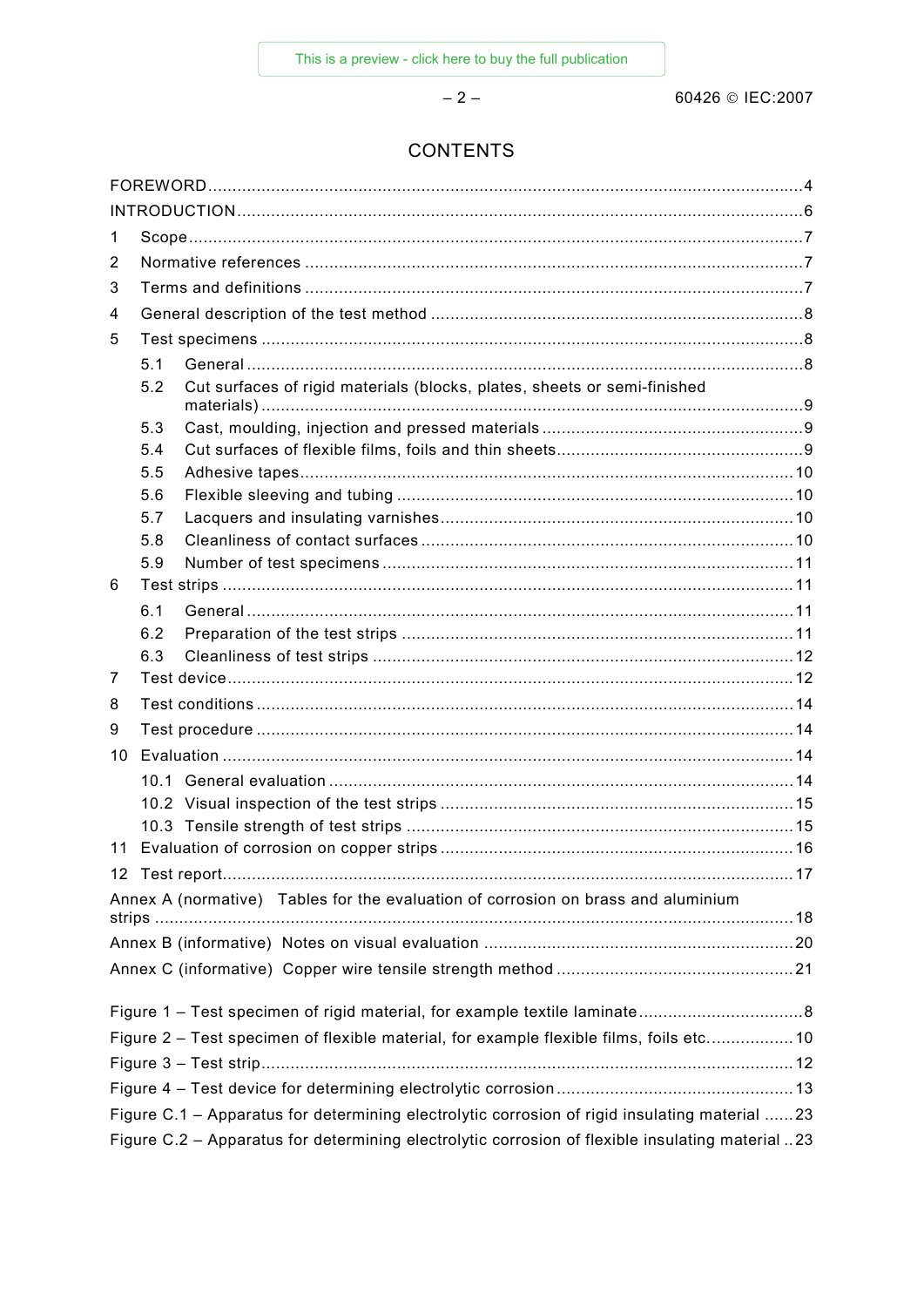60426 © IEC:2007 – 3 –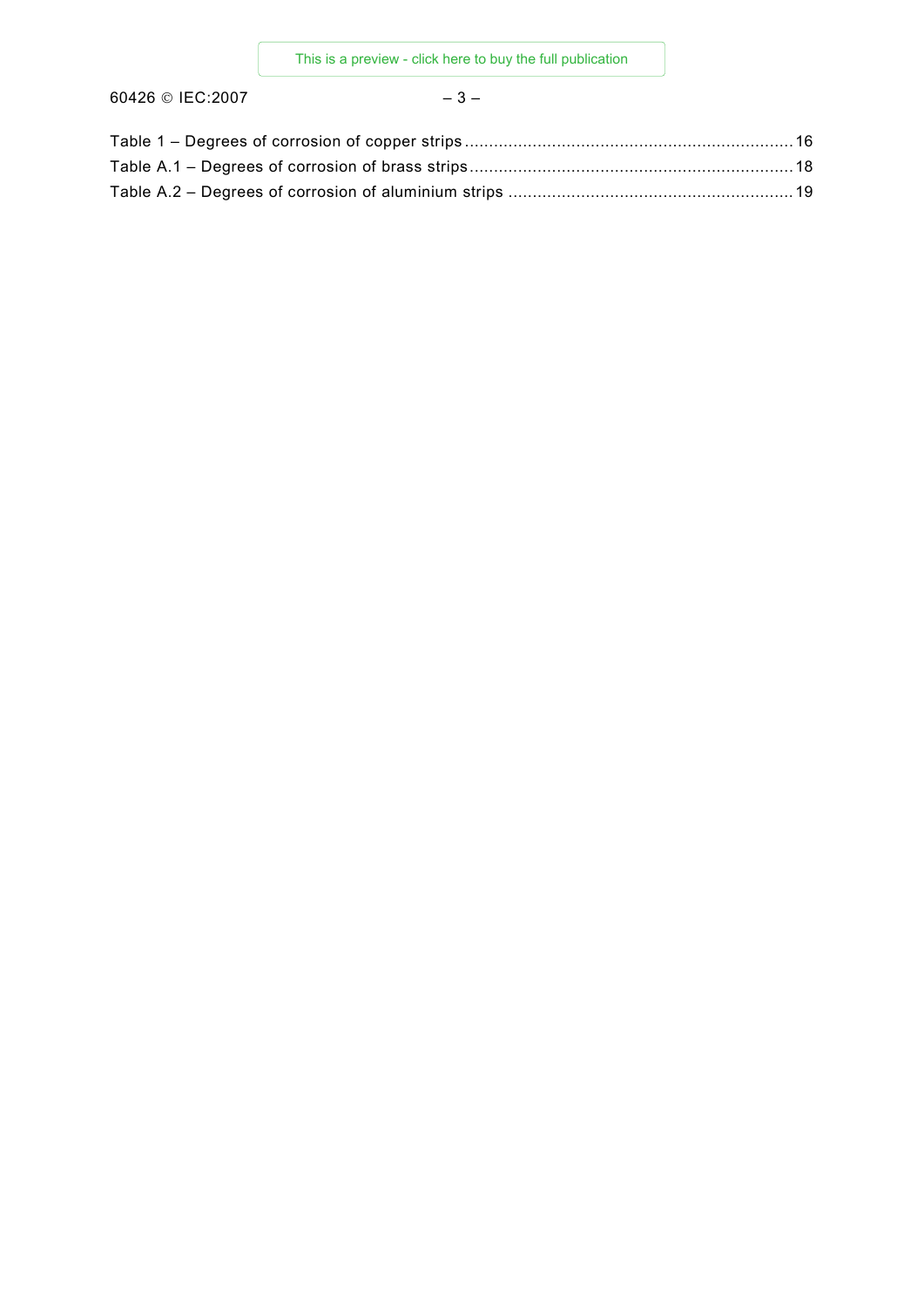$-4 -$  60426 © IFC:2007

#### INTERNATIONAL ELECTROTECHNICAL COMMISSION  $\frac{1}{2}$  ,  $\frac{1}{2}$  ,  $\frac{1}{2}$  ,  $\frac{1}{2}$  ,  $\frac{1}{2}$

#### **ELECTRICAL INSULATING MATERIALS –**

#### **DETERMINATION OF ELECTROLYTIC CORROSION CAUSED BY INSULATING MATERIALS – TEST METHODS**

#### FOREWORD

- 1) The International Electrotechnical Commission (IEC) is a worldwide organization for standardization comprising all national electrotechnical committees (IEC National Committees). The object of IEC is to promote international co-operation on all questions concerning standardization in the electrical and electronic fields. To this end and in addition to other activities, IEC publishes International Standards, Technical Specifications, Technical Reports, Publicly Available Specifications (PAS) and Guides (hereafter referred to as "IEC Publication(s)"). Their preparation is entrusted to technical committees; any IEC National Committee interested in the subject dealt with may participate in this preparatory work. International, governmental and nongovernmental organizations liaising with the IEC also participate in this preparation. IEC collaborates closely with the International Organization for Standardization (ISO) in accordance with conditions determined by agreement between the two organizations.
- 2) The formal decisions or agreements of IEC on technical matters express, as nearly as possible, an international consensus of opinion on the relevant subjects since each technical committee has representation from all interested IEC National Committees.
- 3) IEC Publications have the form of recommendations for international use and are accepted by IEC National Committees in that sense. While all reasonable efforts are made to ensure that the technical content of IEC Publications is accurate, IEC cannot be held responsible for the way in which they are used or for any misinterpretation by any end user.
- 4) In order to promote international uniformity, IEC National Committees undertake to apply IEC Publications transparently to the maximum extent possible in their national and regional publications. Any divergence between any IEC Publication and the corresponding national or regional publication shall be clearly indicated in the latter.
- 5) IEC itself does not provide any attestation of conformity. Independent certification bodies provide conformity assessment services and, in some areas, access to IEC marks of conformity. IEC is not responsible for any services carried out by independent certification bodies.
- 6) All users should ensure that they have the latest edition of this publication.
- 7) No liability shall attach to IEC or its directors, employees, servants or agents including individual experts and members of its technical committees and IEC National Committees for any personal injury, property damage or other damage of any nature whatsoever, whether direct or indirect, or for costs (including legal fees) and expenses arising out of the publication, use of, or reliance upon, this IEC Publication or any other IEC Publications.
- 8) Attention is drawn to the Normative references cited in this publication. Use of the referenced publications is indispensable for the correct application of this publication.
- 9) Attention is drawn to the possibility that some of the elements of this IEC Publication may be the subject of patent rights. IEC shall not be held responsible for identifying any or all such patent rights.

International Standard IEC 60426 has been prepared by IEC technical committee 112: Evaluation and qualification of electrical insulating materials and systems.

This second edition cancels and replaces the first edition, published in 1973, and constitutes a technical revision.

The main changes with respect to the previous edition are listed below:

- experience has indicated the need for improved description of the experimental method. It describes a revised procedure for the visual and tensile strength test method that overcomes the limitations of the first edition;
- one older method of the first edition has partly been maintained in the informative annex.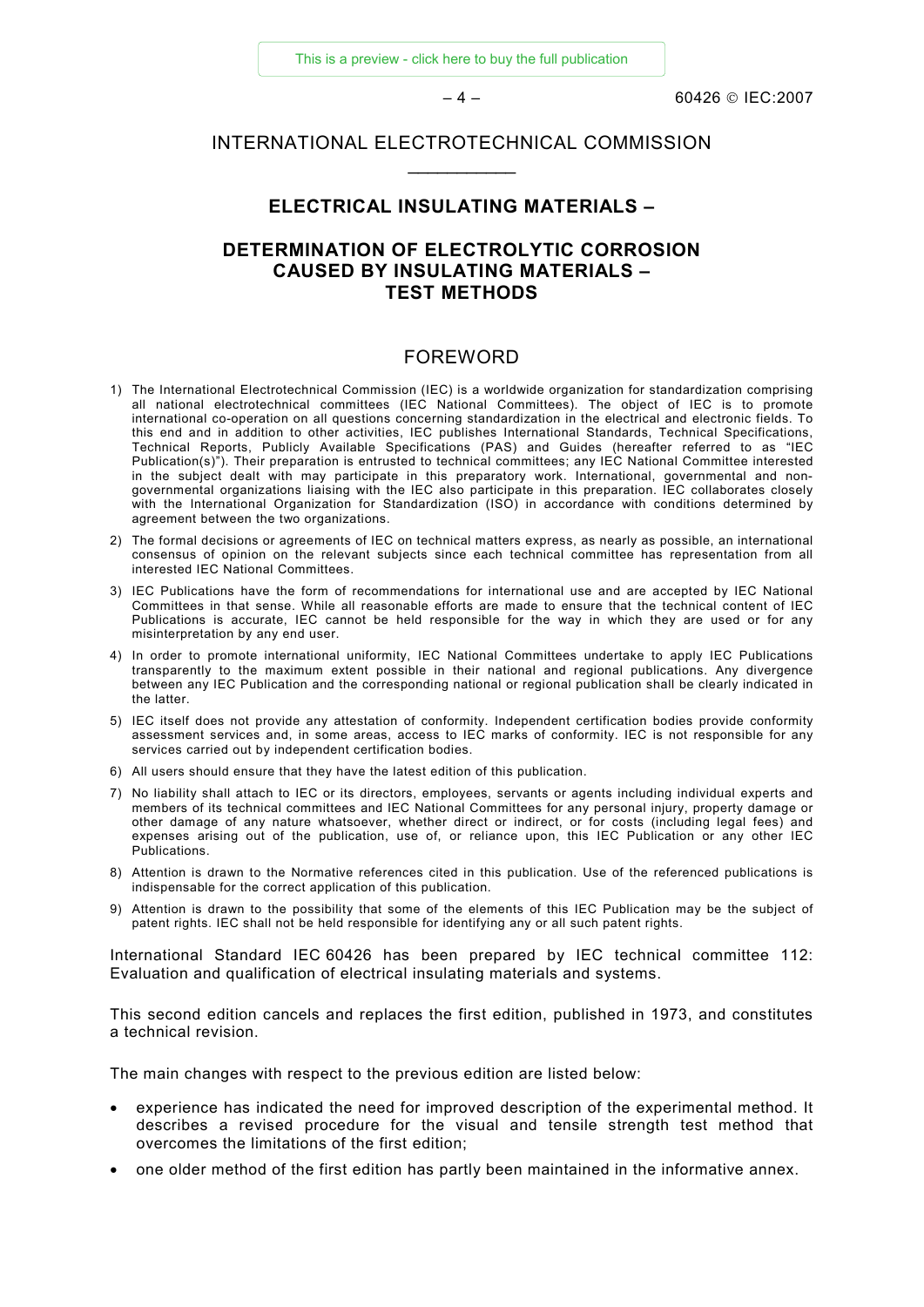$60426$  © IEC:2007 – 5 –

This bilingual version, published in 2010-01, corresponds to the English version.

The text of this standard is based on the following documents:

| <b>FDIS</b> | Report on voting |
|-------------|------------------|
| 112/45/FDIS | 112/55/RVD       |

Full information on the voting for the approval of this standard can be found in the report on voting indicated in the above table.

The French version of this standard has not been voted upon.

This publication has been drafted in accordance with the ISO/IEC Directives, Part 2.

The committee has decided that the contents of this publication will remain unchanged until the maintenance result date indicated on the IEC web site under "http://webstore.iec.ch" in the data related to the specific publication. At this date, the publication will be

- reconfirmed;
- withdrawn;
- replaced by a revised edition, or
- amended.

**IMPORTANT – The 'colour inside' logo on the cover page of this publication indicates that it contains colours which are considered to be useful for the correct understanding of its contents. Users should therefore print this document using a colour printer.**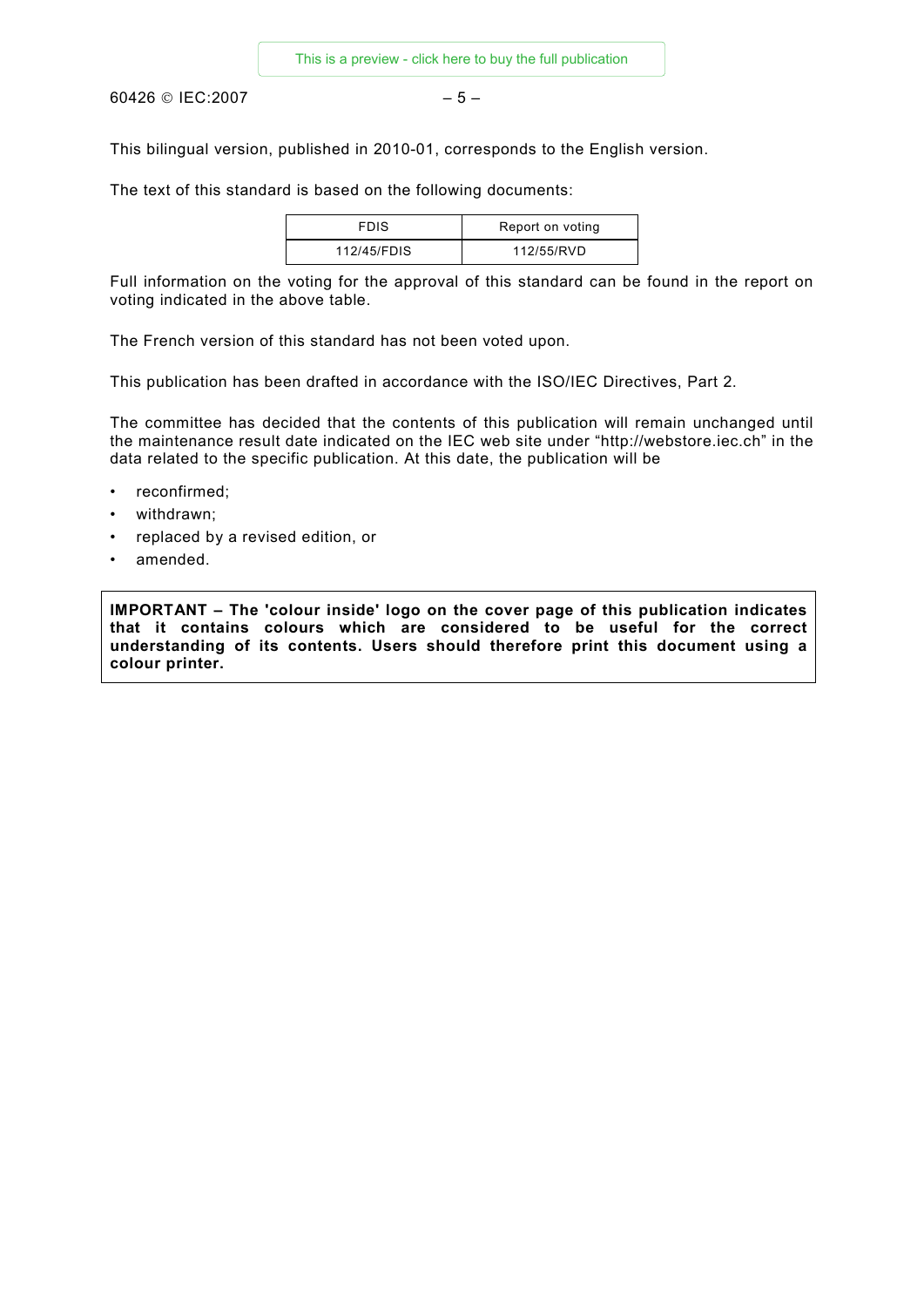#### INTRODUCTION

Electrical insulating materials at high atmospheric humidity and under influence of electric stress may cause corrosion of metal parts being in contact with them. Such electrolytic corrosion is dependent upon the composition of the insulating material and the character of the metal; it is influenced by temperature, relative humidity, nature of the voltage and the time of exposure. Direct voltage produces much more rapid and extensive corrosion than alternating voltage. Corrosion is more pronounced at the positive electrode.

Not only copper but also most other metals, except the noble metals such as platinum or gold, are subject to electrolytic corrosion. Electrolytic corrosion, however, is usually determined with insulating materials in contact with copper, brass or aluminium. Copper, however, is a basic metal and most frequently used in electrotechnical, teletechnical and electronic equipment, especially for current conducting parts and therefore it was chosen as a basic test metal. Other metals may be used when needed for special purposes, but the results may differ from those described in this method.

Electrolytic corrosion may cause open-circuit failure in electrical conductors and devices. It may promote low resistance leakage path across or through electrical insulation and the products of corrosion may otherwise interfere with the operation of electrical devices, i.e. may prevent operation of contacts, etc.

Electronic equipment operating under conditions of high humidity and elevated temperature may be particularly subjected to failure from electrolytic corrosion. Therefore, the selection of insulating materials, which do not produce electrolytic corrosion, is important for such applications.

The test method described in this second edition replaces two separate methods of the first edition – visual and tensile strength method. The former tensile strength method of the first edition, using copper wires, has been maintained in an informative annex. It must be emphasized that the advantage of this new method is that the same strip used for visual inspection is next used for the tensile strength test in opposite to the method described in the first edition. Therefore the correlation between tensile strength and visual examination is more obvious.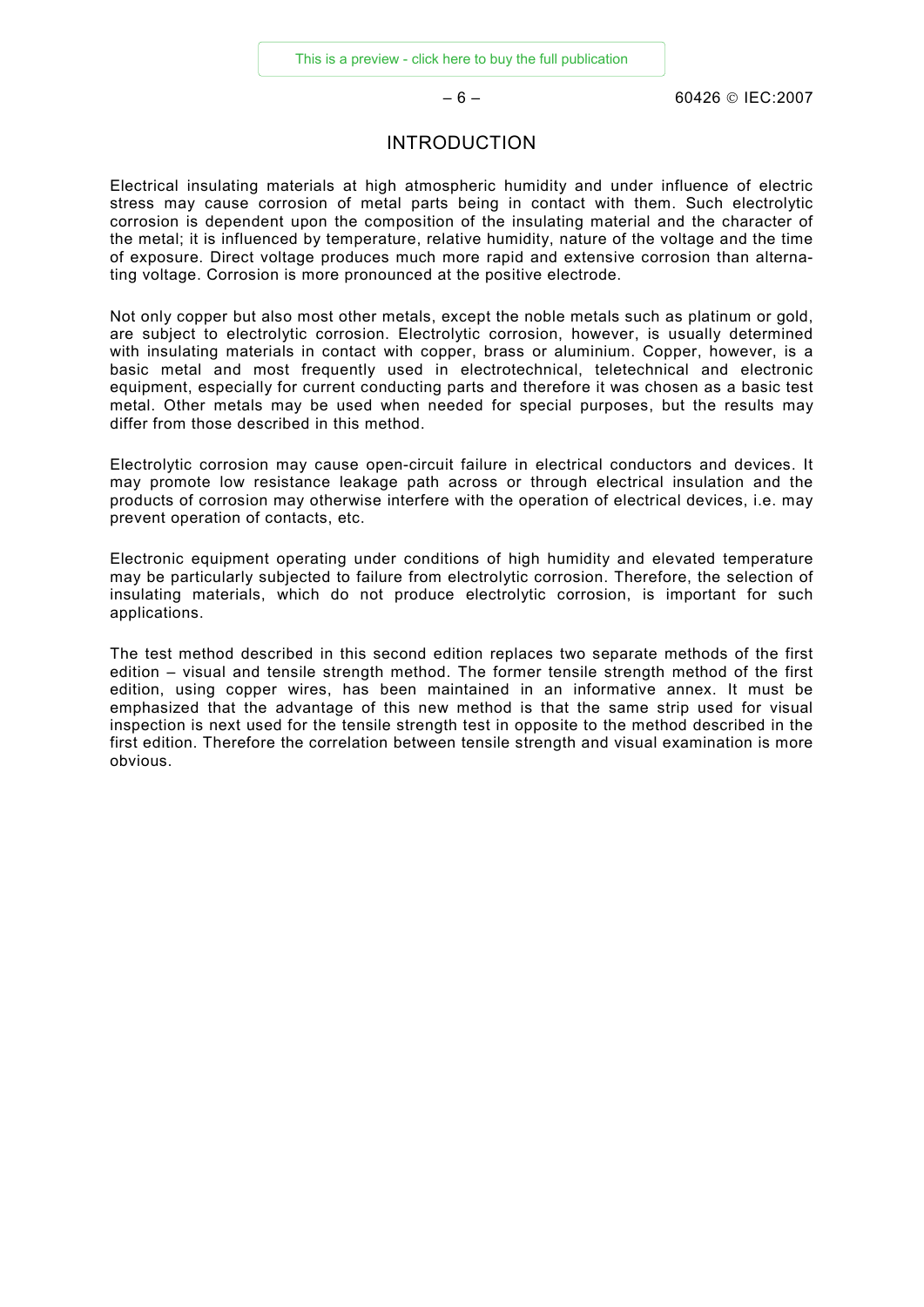$60426$  © IFC:2007 – 7 –

#### **ELECTRICAL INSULATING MATERIALS –**

#### **DETERMINATION OF ELECTROLYTIC CORROSION CAUSED BY INSULATING MATERIALS – TEST METHODS**

#### **1 Scope**

This standard determines the ability of insulating materials to produce electrolytic corrosion on metals being in contact with them under the influence of electric stress, high humidity and elevated temperature.

The effect of electrolytic corrosion is assessed in one test by using consecutively two methods:

• visual semi-quantitative method consisting in comparing visually the corrosion appearing on the anode and cathode metal strips, with those given in the reference figures.

 This method consists of the direct visual assessment of the degree of corrosion of two copper strips, acting as anode and cathode respectively, placed in contact with the tested insulating material under a d.c. potential difference at specified environmental conditions. The degree of corrosion is assessed by visually comparing the corrosion marks on the anode and cathode metal strips with those shown in the reference figures;

• quantitative method, which involves the tensile strength measurement, carried out on the same anode and cathode metal strips after visual inspection.

An additional quantitative test method for determining electrolytic corrosion, which involves tensile strength measurement of copper wire, is described in the informative Annex C.

#### **2 Normative references**

The following referenced documents are indispensable for the application of this document. For dated references, only the edition cited applies. For undated references, the latest edition of the referenced document (including any amendments) applies.

IEC 60068-3-4:2001, *Environmental testing – Part 3-4: Supporting documentation and guidance – Damp heat tests*

IEC 60454-2:—, Pressure-sensitive adhesive tapes for electrical purposes - Part 2: Methods *of test1*

<sup>—————————</sup>  1 To be published.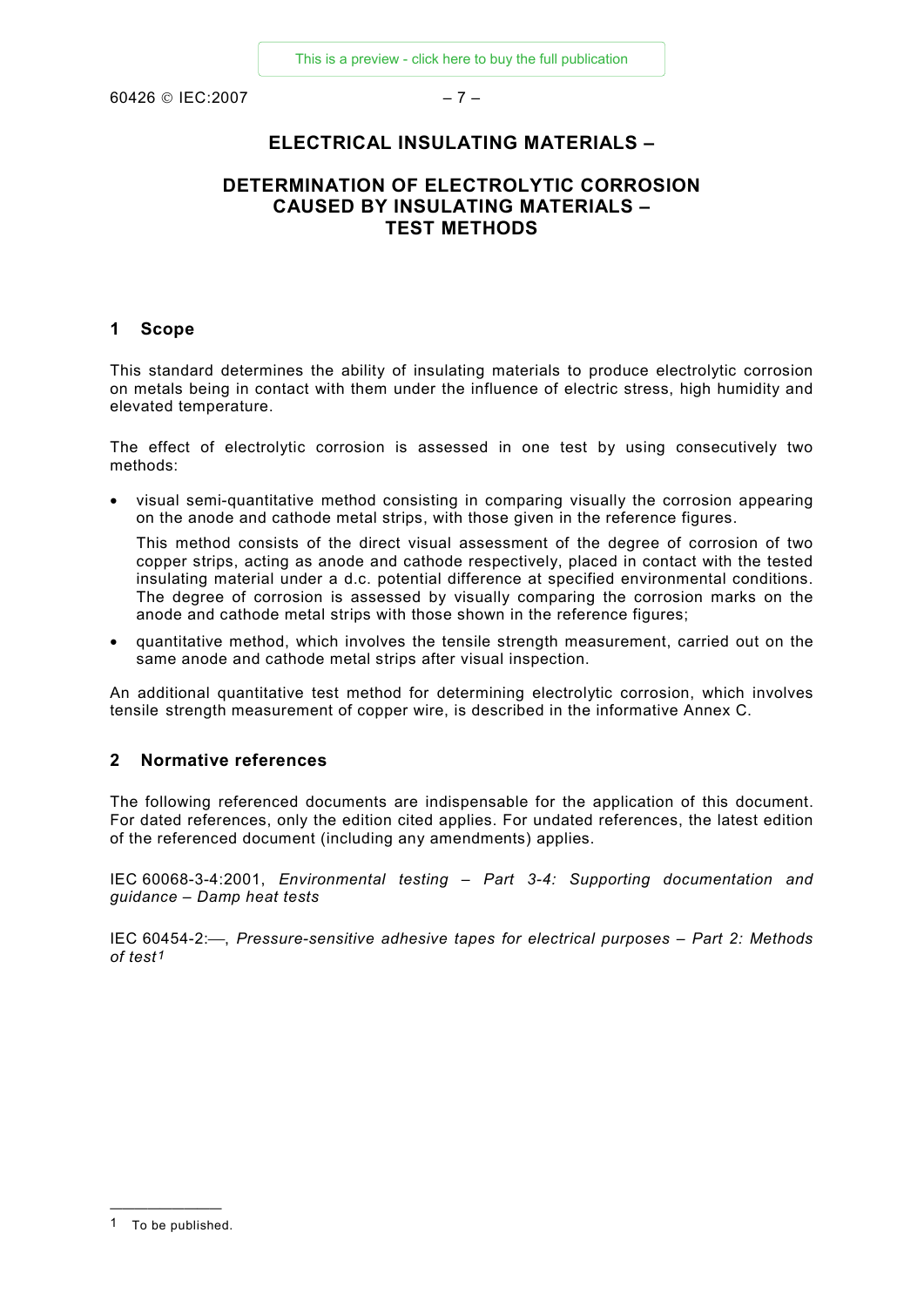### SOMMAIRE

| 1  |                                                                                      |                                                                                              |  |  |  |
|----|--------------------------------------------------------------------------------------|----------------------------------------------------------------------------------------------|--|--|--|
| 2  |                                                                                      |                                                                                              |  |  |  |
| 3  |                                                                                      |                                                                                              |  |  |  |
| 4  |                                                                                      |                                                                                              |  |  |  |
| 5  |                                                                                      |                                                                                              |  |  |  |
|    | 5.1                                                                                  |                                                                                              |  |  |  |
|    | 5.2                                                                                  | Surfaces de coupe des matériaux rigides (blocs, plaques, feuilles ou                         |  |  |  |
|    | 5.3                                                                                  |                                                                                              |  |  |  |
|    | 5.4                                                                                  | Surfaces de coupe de films souples, feuilles souples et tôles minces 35                      |  |  |  |
|    | 5.5                                                                                  |                                                                                              |  |  |  |
|    | 5.6                                                                                  |                                                                                              |  |  |  |
|    | 5.7                                                                                  |                                                                                              |  |  |  |
|    | 5.8                                                                                  |                                                                                              |  |  |  |
|    | 5.9                                                                                  |                                                                                              |  |  |  |
| 6  |                                                                                      |                                                                                              |  |  |  |
|    | 6.1                                                                                  |                                                                                              |  |  |  |
|    | 6.2                                                                                  |                                                                                              |  |  |  |
|    | 6.3                                                                                  |                                                                                              |  |  |  |
| 7  |                                                                                      |                                                                                              |  |  |  |
| 8  |                                                                                      |                                                                                              |  |  |  |
| 9  |                                                                                      |                                                                                              |  |  |  |
| 10 |                                                                                      |                                                                                              |  |  |  |
|    |                                                                                      |                                                                                              |  |  |  |
|    |                                                                                      |                                                                                              |  |  |  |
|    |                                                                                      |                                                                                              |  |  |  |
| 11 |                                                                                      |                                                                                              |  |  |  |
|    |                                                                                      |                                                                                              |  |  |  |
|    |                                                                                      | Annexe A (normative) Tableaux d'évaluation de la corrosion des bandes de laiton et           |  |  |  |
|    |                                                                                      |                                                                                              |  |  |  |
|    |                                                                                      | Annexe C (informative) Méthode de la résistance à la traction d'un fil de cuivre49           |  |  |  |
|    |                                                                                      | Figure 1 – Eprouvette d'essai en matériau rigide, par exemple du stratifié textile35         |  |  |  |
|    |                                                                                      | Figure 2 - Eprouvette d'essai en matériau souple, par exemple films, feuilles souples, etc36 |  |  |  |
|    |                                                                                      |                                                                                              |  |  |  |
|    |                                                                                      | Figure 4 - Dispositif d'essai prévu pour déterminer la corrosion électrolytique39            |  |  |  |
|    |                                                                                      | Figure C.1 - Appareil prévu pour la détermination de la corrosion électrolytique des         |  |  |  |
|    | Figure C.2 - Appareil prévu pour la détermination de la corrosion électrolytique des |                                                                                              |  |  |  |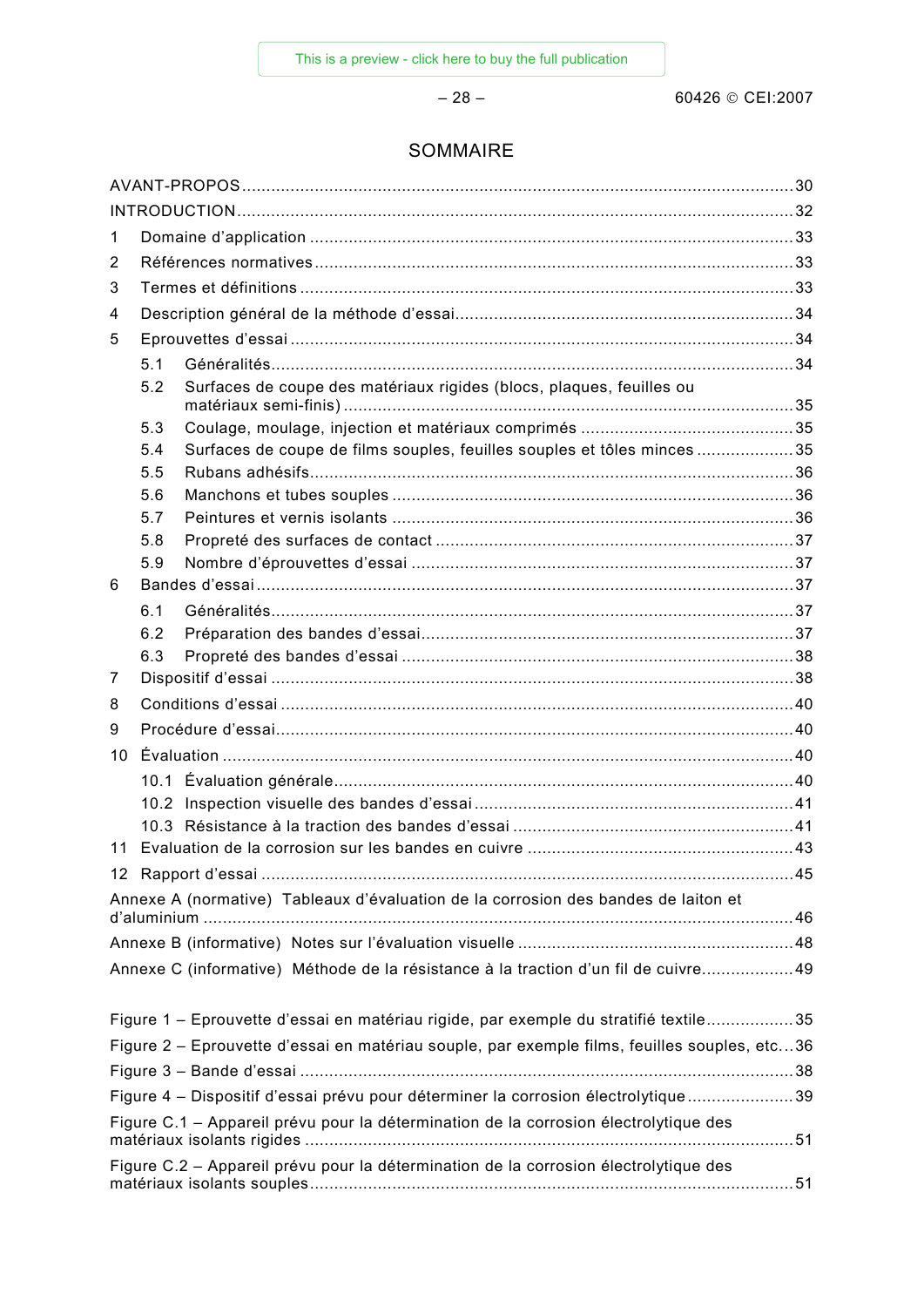60426 © CEI:2007 - 29 -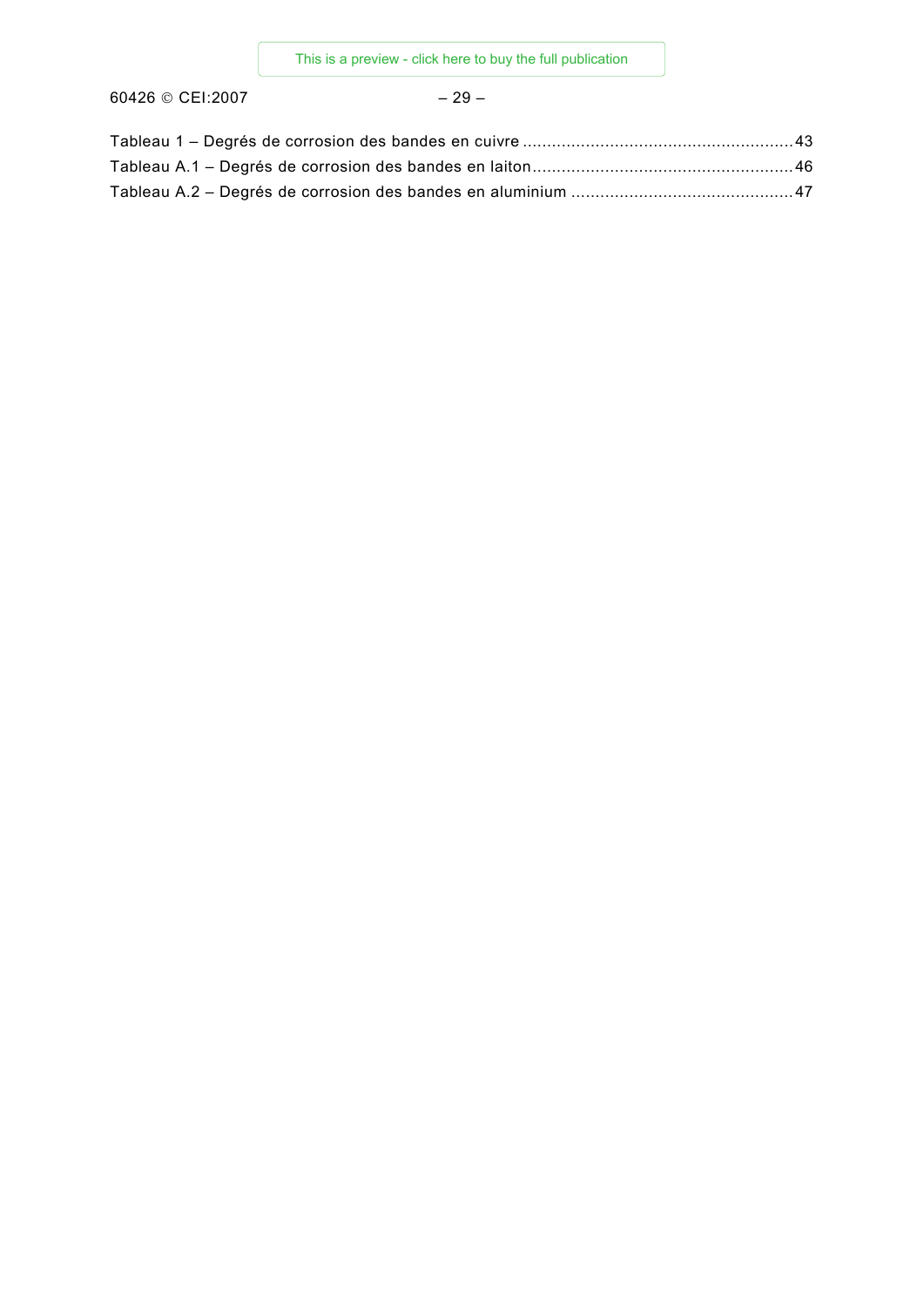[This is a preview - click here to buy the full publication](https://webstore.iec.ch/publication/2118&preview=1)

 $-30 - 60426$  © CFI:2007

#### COMMISSION ÉLECTROTECHNIQUE INTERNATIONALE  $\frac{1}{2}$  ,  $\frac{1}{2}$  ,  $\frac{1}{2}$  ,  $\frac{1}{2}$  ,  $\frac{1}{2}$

#### **MATÉRIAUX ISOLANTS ÉLECTRIQUES –**

#### **DÉTERMINATION DE LA CORROSION ÉLECTROLYTIQUE EN PRÉSENCE DE MATÉRIAUX ISOLANTS – MÉTHODES D'ESSAIS**

#### AVANT-PROPOS

- 1) La Commission Electrotechnique Internationale (CEI) est une organisation mondiale de normalisation composée de l'ensemble des comités électrotechniques nationaux (Comités nationaux de la CEI). La CEI a pour objet de favoriser la coopération internationale pour toutes les questions de normalisation dans les domaines de l'électricité et de l'électronique. A cet effet, la CEI – entre autres activités – publie des Normes internationales, des Spécifications techniques, des Rapports techniques, des Spécifications accessibles au public (PAS) et des Guides (ci-après dénommés "Publication(s) de la CEI"). Leur élaboration est confiée à des comités d'études, aux travaux desquels tout Comité national intéressé par le sujet traité peut participer. Les organisations internationales, gouvernementales et non gouvernementales, en liaison avec la CEI, participent également aux travaux. La CEI collabore étroitement avec l'Organisation Internationale de Normalisation (ISO), selon des conditions fixées par accord entre les deux organisations.
- 2) Les décisions ou accords officiels de la CEI concernant les questions techniques représentent, dans la mesure du possible, un accord international sur les sujets étudiés, étant donné que les Comités nationaux de la CEI intéressés sont représentés dans chaque comité d'études.
- 3) Les Publications de la CEI se présentent sous la forme de recommandations internationales et sont agréées comme telles par les Comités nationaux de la CEI. Tous les efforts raisonnables sont entrepris afin que la CEI s'assure de l'exactitude du contenu technique de ses publications; la CEI ne peut pas être tenue responsable de l'éventuelle mauvaise utilisation ou interprétation qui en est faite par un quelconque utilisateur final.
- 4) Dans le but d'encourager l'uniformité internationale, les Comités nationaux de la CEI s'engagent, dans toute la mesure possible, à appliquer de façon transparente les Publications de la CEI dans leurs publications nationales et régionales. Toutes divergences entre toutes Publications de la CEI et toutes publications nationales ou régionales correspondantes doivent être indiquées en termes clairs dans ces dernières.
- 5) La CEI elle-même ne fournit aucune attestation de conformité. Des organismes de certification indépendants fournissent des services d'évaluation de conformité et, dans certains secteurs, accèdent aux marques de conformité de la CEI. La CEI n'est responsable d'aucun des services effectués par les organismes de certification indépendants.
- 6) Tous les utilisateurs doivent s'assurer qu'ils sont en possession de la dernière édition de cette publication.
- 7) Aucune responsabilité ne doit être imputée à la CEI, à ses administrateurs, employés, auxiliaires ou mandataires, y compris ses experts particuliers et les membres de ses comités d'études et des Comités nationaux de la CEI, pour tout préjudice causé en cas de dommages corporels et matériels, ou de tout autre dommage de quelque nature que ce soit, directe ou indirecte, ou pour supporter les coûts (y compris les frais de justice) et les dépenses découlant de la publication ou de l'utilisation de cette Publication de la CEI ou de toute autre Publication de la CEI, ou au crédit qui lui est accordé.
- 8) L'attention est attirée sur les références normatives citées dans cette publication. L'utilisation de publications référencées est obligatoire pour une application correcte de la présente publication.
- 9) L'attention est attirée sur le fait que certains des éléments de la présente Publication de la CEI peuvent faire l'objet de droits de propriété intellectuelle ou de droits analogues. La CEI ne saurait être tenue pour responsable de ne pas avoir identifié de tels droits de propriété et de ne pas avoir signalé leur existence.

La Norme internationale CEI 60426 a été établie par le comité d'études 112 de la CEI: Evaluation et qualification des systèmes et matériaux d'isolement électrique.

Cette deuxième édition annule et remplace la première édition publiée en 1973 et constitue une révision technique.

Les principales modifications par rapport à l'édition antérieure sont indiquées ci-dessous:

- l'expérience a révélé la nécessité d'améliorer la description de la méthode expérimentale. Elle décrit une procédure révisée relative à la méthode d'essai visuelle et de résistance à la traction qui s'affranchit des limitations de la première édition;
- une ancienne méthode de la première édition a été partiellement conservée dans l'annexe informative.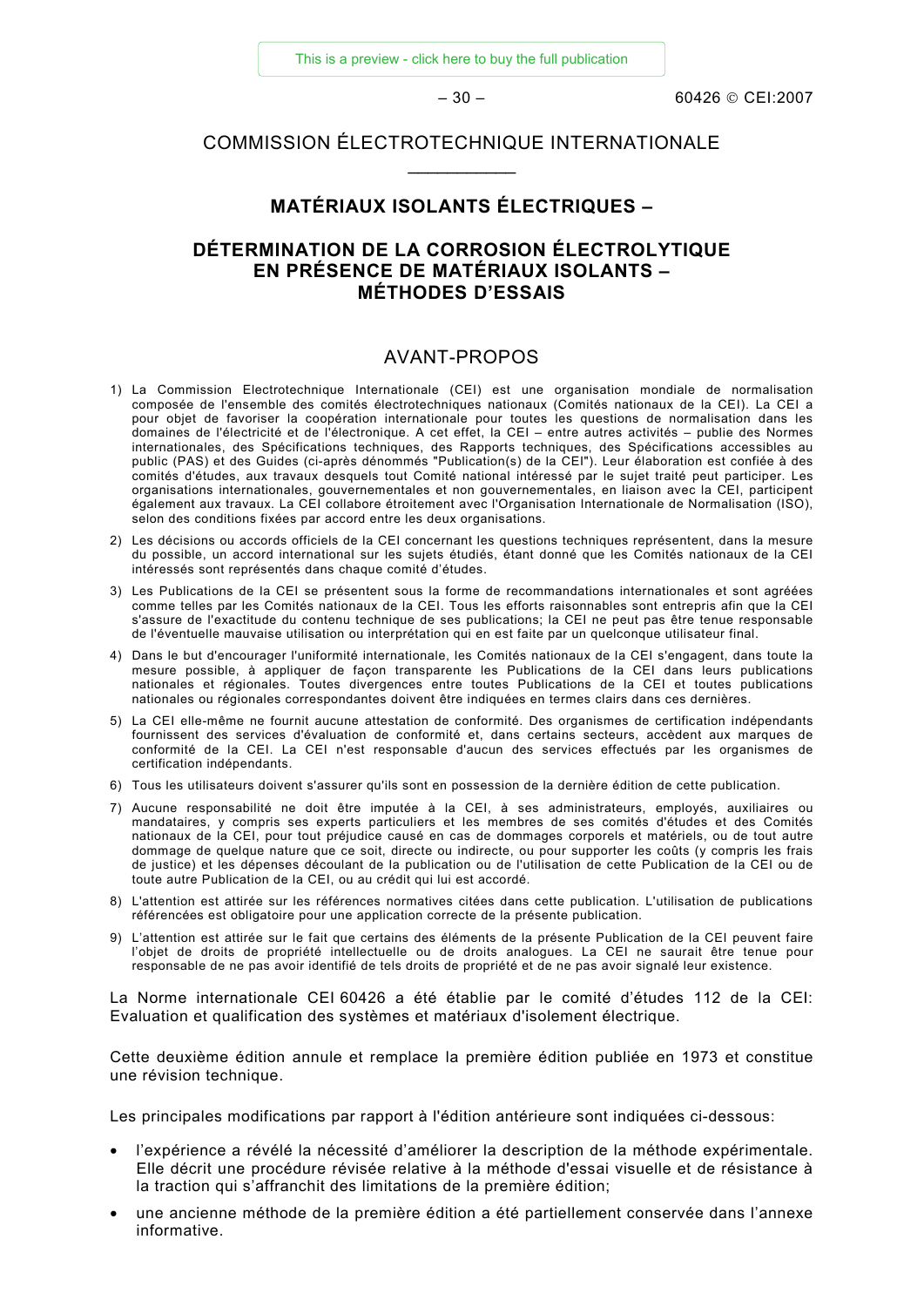60426 © CEI:2007 – 31

La présente version bilingue, publiée en 2010-01, correspond à la version anglaise.

Le texte anglais de cette norme est issu des documents 112/45/FDIS et 112/55/RVD. Le rapport de vote 112/55/RVD donne toute information sur le vote ayant abouti à l'approbation de cette norme.

La version française de cette norme n'a pas été soumise au vote.

Cette publication a été rédigée selon les Directives ISO/CEI, Partie 2.

Le comité a décidé que le contenu de cette publication ne sera pas modifié avant la date de maintenance indiquée sur le site web de la CEI sous "http://webstore.iec.ch" dans les données relatives à la publication recherchée. A cette date, la publication sera

- reconduite.
- supprimée.
- remplacée par une édition révisée, ou
- amendée.

**IMPORTANT – Le logo "colour inside" qui se trouve sur la page de couverture de cette publication indique qu'elle contient des couleurs qui sont considérées comme utiles à une bonne compréhension de son contenu. Les utilisateurs devraient, par conséquent, imprimer cette publication en utilisant une imprimante couleur.**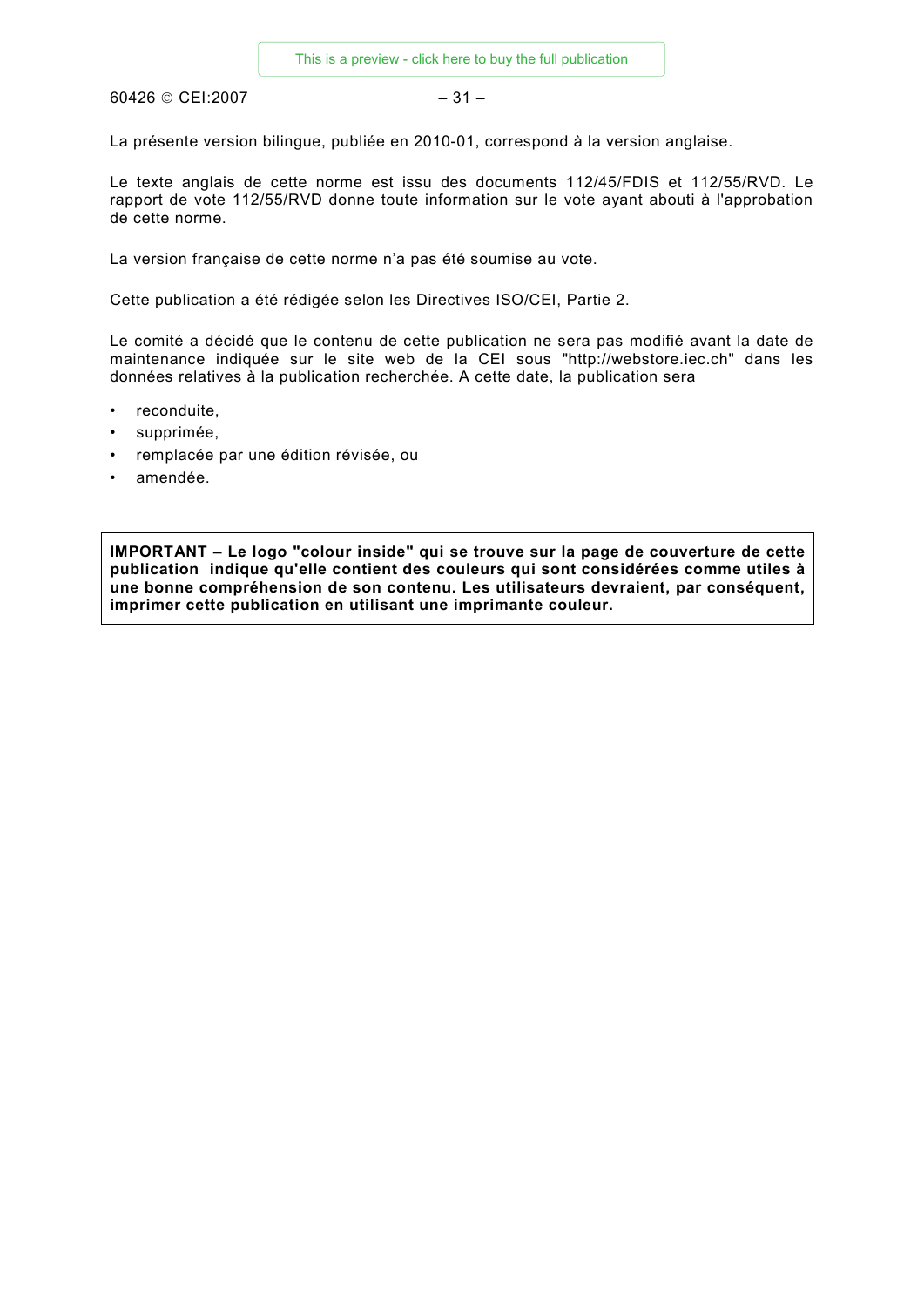$-32 - 60426$  © CFI:2007

#### INTRODUCTION

Les matériaux isolants électriques exposés à une forte humidité atmosphérique et soumis à l'influence de contraintes électriques peuvent provoquer la corrosion des parties métalliques en contact avec eux. Cette corrosion électrolytique dépend de la composition du matériau isolant et de la nature du métal; elle est influencée par la température, par l'humidité relative, par la nature de la tension et par le temps d'exposition. Une tension continue produit une corrosion beaucoup plus rapide et importante qu'une tension alternative. La corrosion est plus prononcée à l'électrode positive.

Non seulement le cuivre mais aussi beaucoup d'autres métaux, à l'exception des métaux précieux tels que le platine ou l'or, sont sujets à la corrosion électrolytique. Toutefois, la corrosion électrolytique est habituellement déterminée sur des matériaux isolants en contact avec du cuivre, du laiton ou de l'aluminium. Cependant, le cuivre est un matériau de base et il est très fréquemment utilisé dans les matériels électrotechniques, techniques de télécommunication et électroniques, en particulier s'agissant des parties conductrices de courant et il est choisi, de ce fait comme métal d'essai de base. Pour des applications spéciales, d'autres métaux peuvent être utilisés mais les résultats peuvent être différents de ceux obtenus par les méthodes décrites ci-après.

La corrosion électrolytique peut causer des défauts de circuit ouvert dans des conducteurs et des appareils électriques. Elle peut favoriser des chemins de fuite de faible résistance le long de ou à travers l'isolation électrique, et les produits résultant de la corrosion peuvent aussi affecter le fonctionnement des appareils électriques, c'est-à-dire empêcher l'établissement des contacts, etc.

Ainsi, l'équipement électronique fonctionnant dans des conditions de température et d'humidité élevées risque d'être particulièrement sujet à des défauts causés par la corrosion électrolytique. De ce fait, le choix de matériaux isolants, ne provoquant pas de corrosion électrolytique, est particulièrement important pour de telles applications.

La méthode d'essai décrite dans cette deuxième édition remplace les deux méthodes séparées de la première édition – méthode visuelle et résistance à la traction. La précédente méthode d'essai de résistance à la traction de la première édition, au moyen de fils de cuivre, a été conservée et figure dans l'annexe informative. Il faut souligner que l'avantage de cette nouvelle méthode réside dans le fait que la même bande utilisée pour l'inspection visuelle est ensuite utilisée pour l'essai de résistance à la traction, contrairement à la méthode décrite dans la première édition. Par conséquent, la corrélation entre la résistance à la traction et l'examen visuel est davantage manifeste.